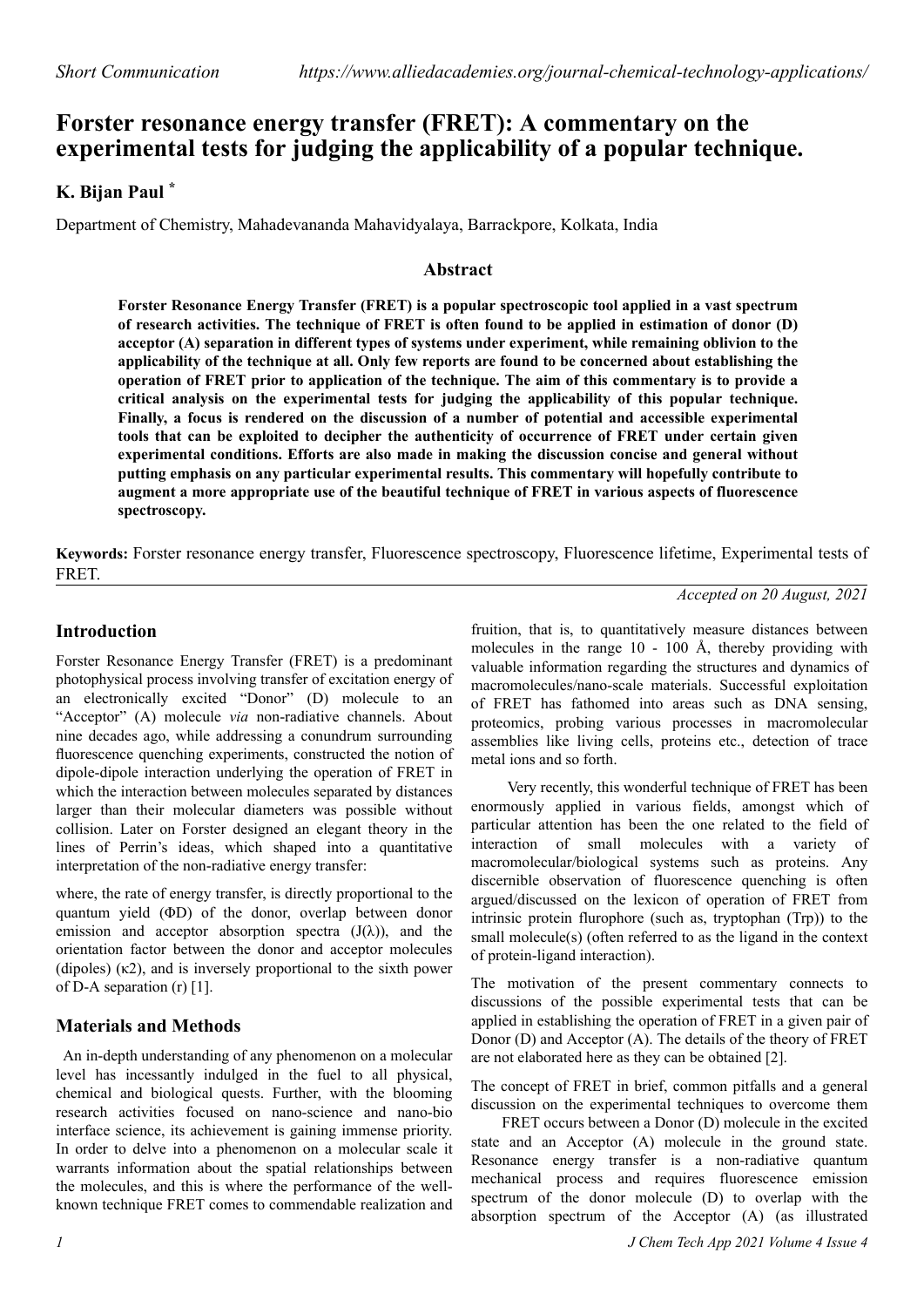*Citation: Paul BK. Forster resonance energy transfer (FRET): A commentary on the experimental tests for judging the applicability of a popular technique. J Chem Tech App 2021;4(4):1-2.*

schematically in Figure 1), and the two to be within the minimal spatial range for the donor to transfer its excitation energy to the acceptor.

The Forster theory, as based on the equilibrium Fermi-golden rule approach, regards the excitation energy transfer in terms of transition between the electronic states indicate the ground and excited-states, respectively) promoted by long-range intermolecular dipole-dipole coupling between the donor and acceptor (that is, Coulombic interaction). The underlying assumptions in Forster's theory can be stated as:

- The electronic coupling between the donor and acceptor is treated on the basis of dipole-dipole interaction, typically under the assumption of point dipoles.
- The occurrence of FRET proceeds on a time-scale significantly slower in comparison to the vibrational relaxation processes of donor following electronic excitation
- The coupling between the donor and acceptor is considerably weaker in comparison to that of molecules to the surroundings, this assumption asserts the irreversibility and incoherence to the process of FRET. With a view to the assumptions stated above, the Fermi-golden rule approach is undertaken to construct the expression for the rate of energy transfer for the orientation factor  $(\kappa 2)$  is described as follows:

Here θD and θA represent the angles made respectively by the donor dipole and acceptor dipole with the axis connecting the two, ϕ is the angle between the planes on which the two dipoles lie. The magnitude of the orientation factor will be governed by the orientation of the absorption dipole of A relative to the emission dipole of D, and its value ranges between from 0 and 4. However, precise determination of the value of κ2 is usually difficult under a given set of experimental conditions and it is often assumed to have the value of 2/3 under the assumption of random orientation of the donor emission and acceptor absorption dipoles (isotropic motion), which is certainly not fully accurate in quite a many experimental conditions, such as within the motionally constrained environments of macromolecules, in viscous medium and so forth. Thus, the use of this value ( $\kappa$ 2 = 2/3) has always invoked controversies, however, the uncertainties can be minimized by fluorescence anisotropy studies.

In which  $I(\lambda)$  represents the normalized fluorescence intensity of the donor in the range  $\lambda$  and  $\lambda + \Delta\lambda$ , and  $\varepsilon(\lambda)$  is the absorption (extinction) coefficient of the acceptor at wavelength  $\lambda$ . It is imperative to state in this context that  $J(\lambda)$ , that is, the spectral overlap term, is in principle a complicated factor particularly with a view to the fact that it incorporates such complex information as separation of the electronic coupling from the nuclear overlap factors. However, the important point to note is that such complex information can be extracted from reasonably simple experimental parameters under the framework of Forster theory.

In a typical FRET experiment the donor fluorescence intensity is gradually quenched with incremental addition of the acceptor following photoexcitation of the donor only. If the acceptor is fluorescing too, the donor fluorescence quenching is simultaneously associated with enhancement of acceptor fluorescence, though in order for FRET to be operative the acceptor need not be a fluorophore. This feature of the technique forms the actuating basis for evaluation of the efficiency of energy transfer (E) in a given FRET experiment through the following relationships: in which I and  $\tau$  terms designate respectively the steady-state fluorescence intensity and fluorescence lifetime of the donor fluorophore with the subscript '0' being used to mark the parameter in the absence of the acceptor. Here, r denotes the D-A separation distance and R0 is the referred to as the critical Forster distance (or Forster distance) which signifies the condition when the energy transfer is 50% efficient [3].

This fascinating photophysical process, by virtue of its intrinsic nature, offers a number of ways to subject the experiment under study to a number of realistic tests toward deciphering the authenticity of operation of FRET within the experimental system. The extent of overlap between the donor fluorescence emission and the acceptor absorption profiles is an inevitable criterion toward not only justifying the choice of donor and acceptor molecules for FRET experiments but also assessing a legitimate estimate for the efficiency of energy transfer. However, even a good extent overlap between donor fluorescence emission spectrum and the acceptor absorption spectrum does not necessarily ascertain the operation of FRET. There are several processes which may not only potentially contaminate the FRET experiments but lead to sheer confusions as well, such as, diffusion-controlled quenching of the donor emission in the presence of progressively increasing concentration of the acceptor may produce a visually similar appearance of the spectral profile which can be easily confused for occurrence of FRET (as discussed later). Even sometimes direct excitation of the acceptor molecule may lead to similar pitfalls. Thus, it is warranted as a necessity check on the issue of direct excitation of the acceptor molecule while performing a FRET experiment. If the acceptor absorption spectral profile has a non-negligible tail on the excitation wavelength regime (illustrated schematically in Figure 1), the FRET experimental window is certainly susceptible toward contamination from simply direct excitation of the acceptor and no FRET needs occur in reality to produce a gradual fluorescence intensity decrement of the donor with increasing acceptor concentration.



**Figure 1.** *Schematic presentation of the overlap between absorption profiles of the donor and the acceptor illustrating (a) an inappropriate condition for FRET when the acceptor is having a non-negligible tail within the donor absorption wavelength, and (b) an appropriate condition when there is only insignificant (or ideally no) overlap between the donor and acceptor absorption spectra and hence negating the possibility of direct excitation of acceptor during FRET.*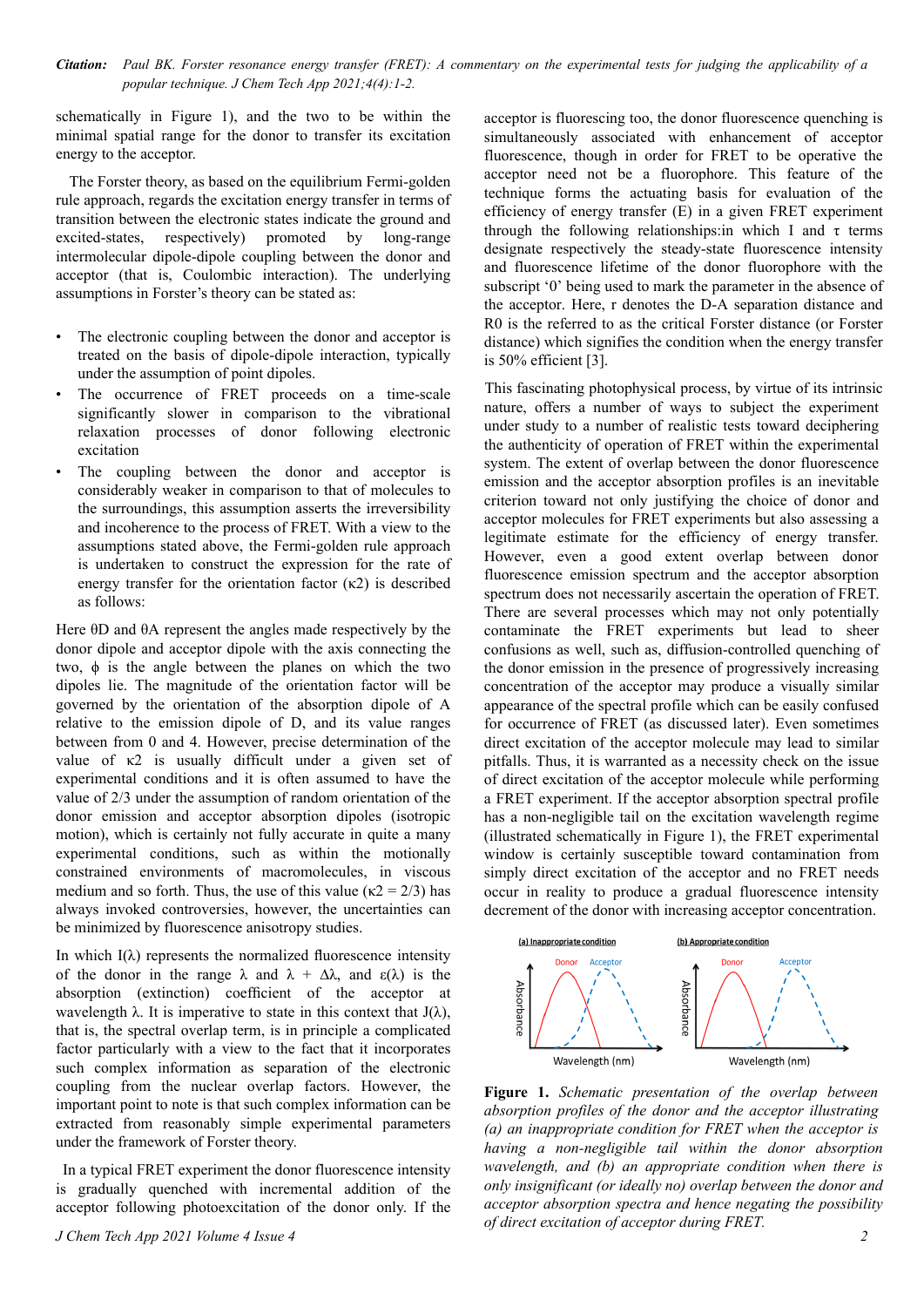However, depending on relative concentrations of the donor and acceptor counterparts, optical path-length etc., other factors like diffusion-controlled quenching process, inner filter effects etc., might become functional leading to contaminate the real FRET results (or even confuse with FRET even if there is no FRET at all.

This becomes particularly more serious when the acceptor is non-fluorescent). Such factors thus obviously appear to advocate for the necessity of establishing the operation of FRET within the system under experiment before applying the FRET theories to calculate the important parameters like FRET efficiency (E), D-A separation distance (r), Forster distance (R0) and so forth.

Very often in cases involving non-fluorescent acceptors, if the donor and acceptor exhibit good spectral overlap, the reduction of the fluorescence intensity and lifetime of the donor are the only experimental parameters used to assign a dynamic quenching mechanism involving FRET.

However, when the experimental results are analyzed more carefully by raising deeper questions to fathom into the aptly operational mechanism behind the observations, which are most often disregarded, the FRET mechanism of fluorescence quenching, which appears rather obvious, actually may turn out to be inappropriate (Figure 2) [4].



Wavelength (nm)

**Figure 2.** *An illustrative schematic describing the occurrence of FRET between a selected pair of donor (D) and acceptor (A) molecules.*

Herein, a discussion is presented highlighting the experimental tests and techniques that can be utilized to establish the genuineness of the operation of FRET in a given experiment.

## **Blank experiment**

The imperative issue of establishing the operation of FRET should be tested against a blank experiment, that is, comparison of the total fluorescence (may be in terms of area under the fluorescence curve or fluorescence yield) of the donor in the presence of the acceptor to that from the blank experiments with the same concentration of the acceptor alone. However, this test would be applicable when the acceptor is fluorescent. In a typical FRET experiment the donor is excited at its absorption wavelength ( $\lambda$ ex =  $\lambda$ abs (D)). Progressive addition of the acceptor results in quenching of donor fluorescence with simultaneous enhancement of acceptor fluorescence at  $\lambda$ ex =  $\lambda$ abs (D). Simply if the acceptor fluorescence is originating from direct excitation of the acceptor molecule, its fluorescence should be comparable in the blank experiment (in the absence of the donor when excited at  $\lambda$ ex =  $\lambda$ abs (D)) to that of the FRET experiment (that is, in the presence of the donor when excited at  $\lambda$ ex =  $\lambda$ abs (D)). Obviously in a genuine FRET experiment (not contaminated by direct excitation of the acceptor molecule) the blank experiment should confirm negative results in terms of no significant fluorescence from the acceptor in the absence of the donor when excited at  $λ$ ex =  $λ$ abs (D).

#### **Excitation spectral study**

Careful perusal of the excitation spectral features in the course of a FRET experiment can be exploited as a simple but strong tool for characterizing the authenticity of FRET results. However, the application of this tool also necessitates the acceptor's being fluorescent. When the excitation spectra of the donor and acceptor fluorophores are monitored individually, they should obviously reflect their own spectral characteristics, however, in a typical FRET experiment when the excitation profile is monitored at  $\lambda$ monitored =  $\lambda$ em (A) (at  $\lambda$ ex =  $\lambda$ abs (D) as usual under the FRET experimental conditions) it should display distinct excitation spectral properties of the donor molecule which can be easily characterized by a direct comparison with the individual spectra.

#### **Stern-volmer analysis**

This analysis for confirming the operation of FRET in a given D-A pair under experiment is applicable irrespective of the fluorescence properties of the acceptor counterpart (that is, this method can be applied even if the acceptor is non-fluorescent). The quenching of the donor fluorescence in the presence of incremental acceptor concentration can be meticulously analyzed on the well-known Stern-Volmer.

In which I0 and I terms designate the original fluorescence intensity and the quenched intensity of the donor, respectively, [Q] denotes the molar concentration of the quencher (here the acceptor), KSV is referred to as the Stern-Volmer quenching constant, kq is the bimolecular quenching rate constant and  $\tau$ 0 is the unquenched donor fluorescence lifetime.

## **Results and Discussion**

A genuine case of FRET process should be characterized by rate constant of quenching (kq) discernibly higher than the maximum threshold for a typical diffusion-limited quenching.

Thus, if the observed magnitude of kq in a typical fluorescence quenching experiment is found to be higher than the maximum threshold for a diffusion-limited quenching process the concept of simple dynamic quenching will not lead to an unequivocal realization of the as-obtained Stern-Volmer parameters and thereby invoking one's natural inquisition to interpret the observed findings raising deeper questions. Thus, the simple